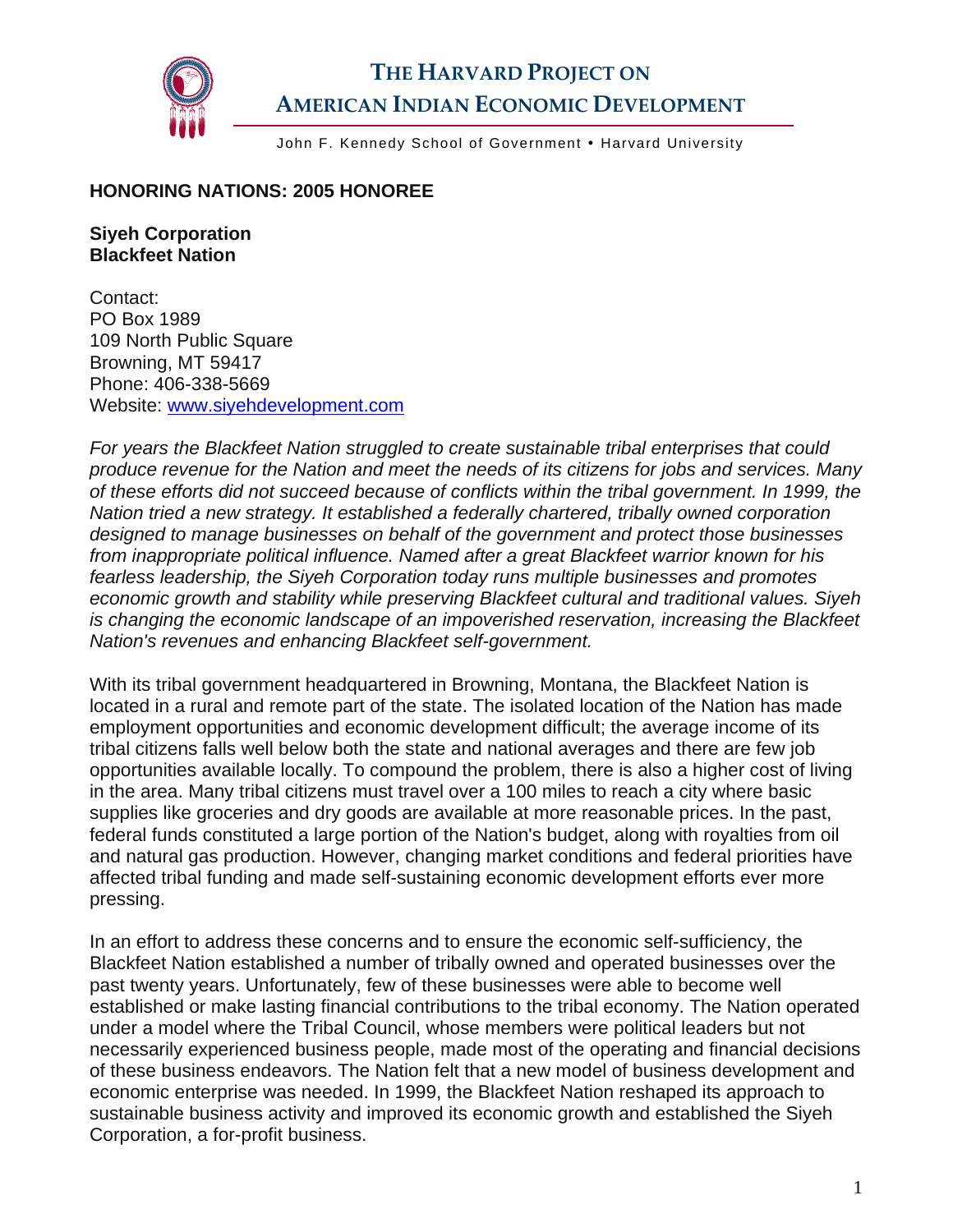As tribal nations move into the twenty-first century, economic development remains a top priority. Rural tribes face increased challenges to developing businesses and employment opportunities due to remote locations and lack of reliable transportation. Additionally, the business sectors and political sectors of many tribal governments are not separate and distinct, often creating upheavals in business endeavors as political power factionalizes or changes hands. Creating separate, stable, and independent environments for business activity helps tribal nations meet their goals of economic self-sufficiency.

When the Blackfeet Nation was organized under the Indian Reorganization Act (IRA) in 1935, it was established as both a political entity and business corporation, with every tribal citizen also a shareholder. Under this organization, the nine-member Blackfeet Tribal Business Council manages both the political and the business affairs of the Nation and is responsible for protecting and developing the interests, education, health, well-being, and resources of its tribal citizens. Part of this responsibility lies in successfully increasing economic development and in creating expanded employment opportunities for its tribal citizens. Due to a variety of factors, the sustainability of business ventures has been problematic for the Nation. The Tribal Business Council recognized the need to embrace a new strategic vision of how business activity in the Nation would be conducted.

In response to this need for change, a member of the Board of Directors approached the Blackfeet Tribal Council with a new model for economic development that differed dramatically from the one in place. This model, initially provided for in the IRA, allows for a separation of business operations from tribal politics through the creation of an independent committee to manage business affairs. In 1999, after a great deal of struggle and debate, the Blackfeet Tribal Business Council approved the establishment of the for-profit Siyeh Corporation as a federally chartered corporation, under Section 17 of the IRA.

The Siyeh Corporation was established to generate business, produce revenue, spark job creation, and advance economic self-determination. Taking its name from a Blackfeet warrior who was revered for his fearless leadership, the spirit of Siyeh, according to tribal elders, embodies independent thinking, shouldering responsibility for the work to be done, and taking bold action. The Siyeh Corporation was designed with these things in mind. Today the Corporation controls six tribal businesses that all turn profits and employs over 100 people. In 2004, the payroll exceeded \$1 million.

Several aspects contribute to the Siyeh Corporation's ability to achieve its stated mission of promoting economic growth and stability for the Blackfeet Nation while preserving [their] cultural and traditional values. Among these important aspects was the decision to incorporate under a federal charter to clearly separate the business from political changes. This allows the development of a sound business model based on good business practices, encourages the strong commitment of the Corporation to the Blackfeet community and its tribal citizens, and supports Siyeh's entrepreneurial spirit.

The Corporation founders knew they needed multiple layers of protection from potential political instability so they incorporated under Section 17 of the Indian Reorganization Act. Section 17 provides for the creation of a business corporation to handle commerce matters separate from the governmental affairs handled under a tribal constitution. In approving this process, the Blackfeet Tribal Business Council is able to establish a new hands-off attitude towards business practice by the Nation, emphasizing trust in the ability for separate sectors to handle specific matters for the overall increased wellbeing of the Nation.

The creation of a sound business model allowed Siyeh to remain independent and to institute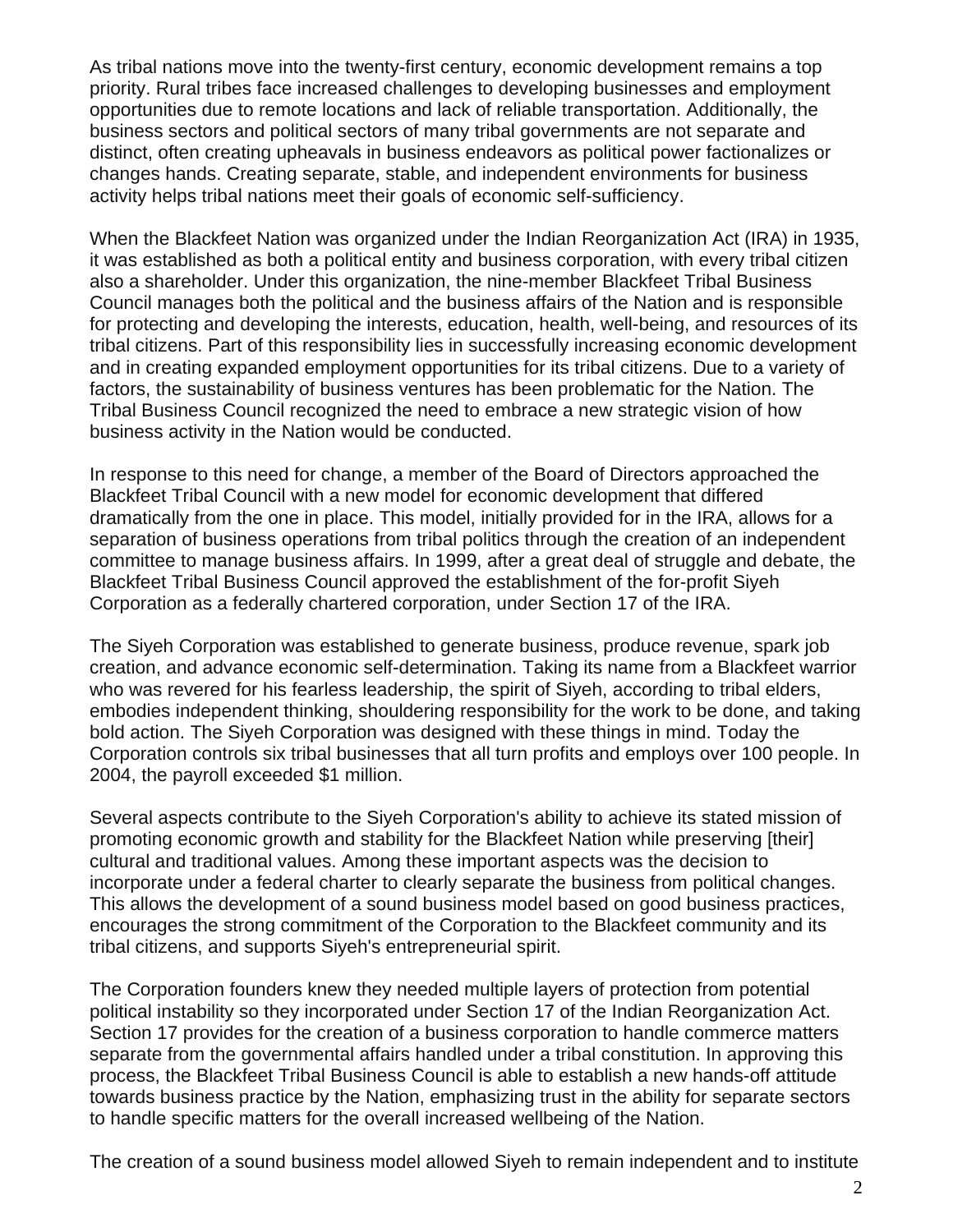good business practices. The Corporation's business governance model specifically restricts Tribal Council members from being a part of Board of Directors. The Board is comprised of six tribal citizens appointed by Tribal Council that serve staggered terms. Board members are required to either have a four-year degree from an accredited institution or have minimum one year of management experience with a successful business. While the Tribal Council relinquished authority to direct day-to-day corporate affairs, the Board of Directors remains accountable to the Blackfeet Nation and its citizen shareholders.

The independence of this model made it possible for Siyeh to survive a political power change before it even opened its doors. The Tribal Council that approved the incorporation documents and submitted materials to the U.S. Department of Interior (DOI) was no longer in office. Every person on that Council was replaced in the next election. When the DOI approved the charter and sent the materials back to the Blackfeet Tribal Council, this new Council approved the charter as well. To date, Siyeh has worked successfully under three different Tribal Councils.

The soundness of the Siyeh's business model is also demonstrated by a high level of accountability. To better provide for the implementation of basic principles of operations management, the Board requires the accurate and timely use of financial statements provided by a certified public accountant for decision making and regular external audit schedules. In addition, Siyeh start reports regularly to the Tribal Business Council, federal regulators, and lenders.

Siyeh's success is also tied to its dedication to an entrepreneurial spirit and its willingness to explore new markets and business concepts. This can-do business attitude enables the Corporation to create new business opportunities. Siyeh turned several businesses that were on the verge of closure into profit generating operations. For example, Glacier Peaks Casino was under threat of being shut down by the National Indian Gaming Commission for failing to meet gaming regulations. Seven months after taking it over, the Casino not only met all compliance regulations, but it also began generating a profit. Today Glacier Peaks employs over fifty-seven people and is open seven days a week. In 1999, Siyeh acquired the local cable television system in the Browning and East Glacier Park region that was close to losing programming. Under Siyeh's management, the renamed StarLink Cable increased its customer base; upgraded its service; and provided local programming, including tribal events and activities. Siyeh has also established a number of new businesses over five years. Kimi Bottled Water, Commemorative Coins, the Discovery Lodge Casino, and Blackfeet Heritage Center & Art Gallery have all been profitable ventures. By strategically diversifying its business interests, Siyeh Corporation has been able to manage and sustain economic growth while protecting itself from major setbacks should a future business fail.

A final contributor to Siyeh's success lies in its commitment to serve the needs of the community. In 2002, Siyeh established the Blackfeet Heritage Center & Art Gallery to exhibit and sell a large selection of authentic, historical and traditional American Indian items. The Heritage Center not only promotes Blackfeet artisans by giving them a place to market their work, but it also provides a way for the Blackfeet Nation to share its heritage with the community and visitors. The creation of Kimi Bottled Water was a way to address the poor water quality available in the region. Kimi offers delivery of five gallon water jugs and installation of water dispenser systems to tribal citizens and non-Natives. Additionally, StarLink provides Native programming and serves as a community network. From providing quality Native programming through its cable company to ensuring its construction is environmentally conscious, Siyeh exhibits community values while advancing self-sufficiency.